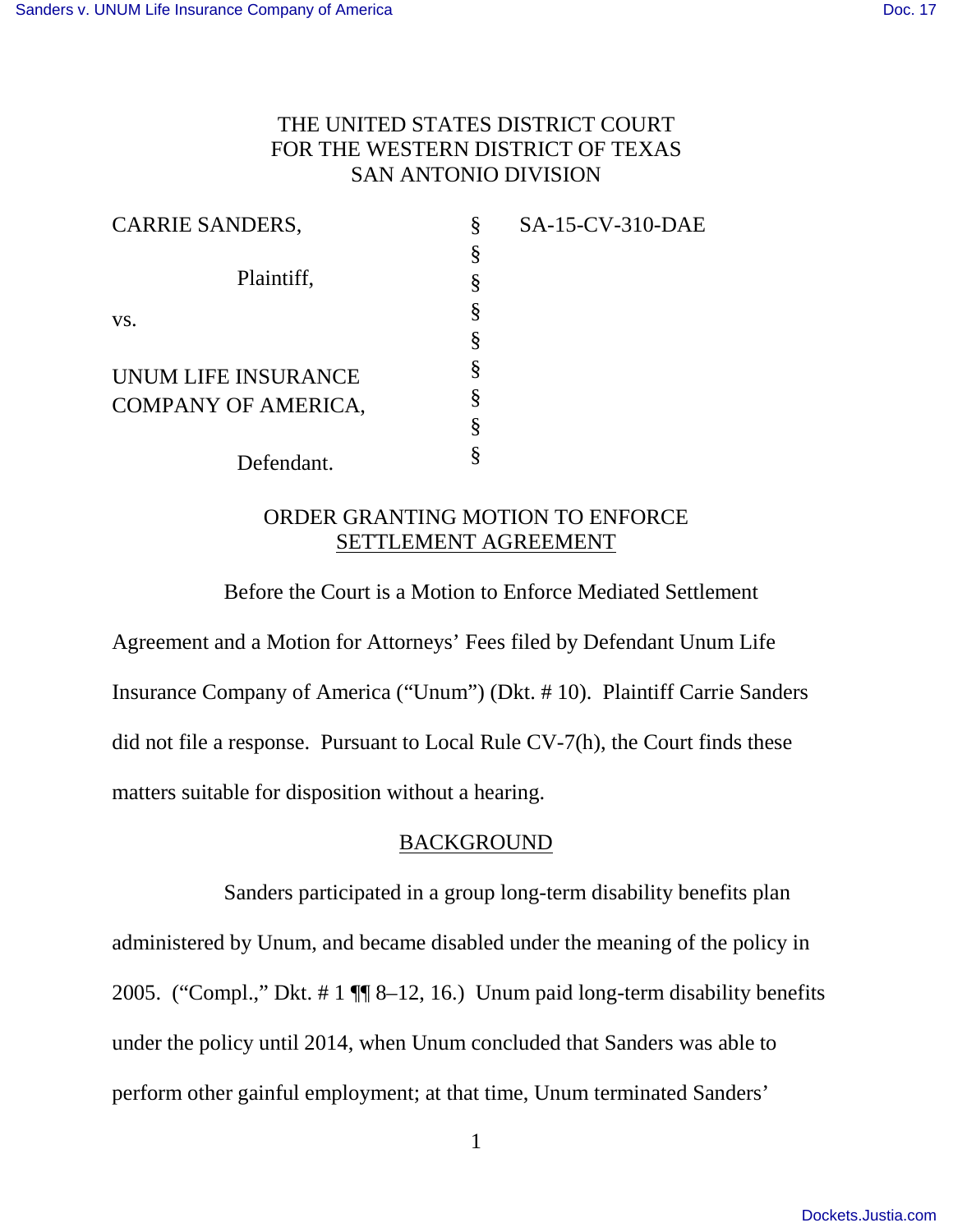monthly disability payments. (Compl. ¶¶ 17–41.) Sanders appealed her termination of benefits through Unum's administrative process, but the decision to terminate her benefits was upheld. (Compl. ¶¶ 42–44.) The instant lawsuit ensued. Unum raised a counterclaim against Sanders for failure to reimburse Unum for overpayments under the policy due to her receipt of monthly Social Security Administration benefits, both as required by the policy and by a Reimbursement Agreement entered into between the parties on March 24, 2007. (Dkt. # 3 ¶¶ 60– 63.)

Sanders and Unum, along with their respective counsel, engaged in mediation on November 3, 2015. (Dkt. # 10 at 2.) The parties came to an agreement, and signed a mediated settlement agreement memorializing such. (Id. at 2–3; "Settlement," Dkt. # 10, Ex. A.) Unum tendered a check to Sanders' attorney, pending execution of the Final Release and dismissal of suit. (Dkt. # 10 at 3.) Sanders delayed signing either document, and instead requested numerous changes to the Final Release; Unum complied and made all such changes. (Id.) Sanders still refused to sign the release, and Unum filed the instant Motion to Enforce the Settlement Agreement on January 18, 2016. (Dkt. # 10.) The next day, Sanders' attorney filed a motion to withdraw due to Sanders' refusal to comply with the mediated settlement agreement; this Court granted the motion on February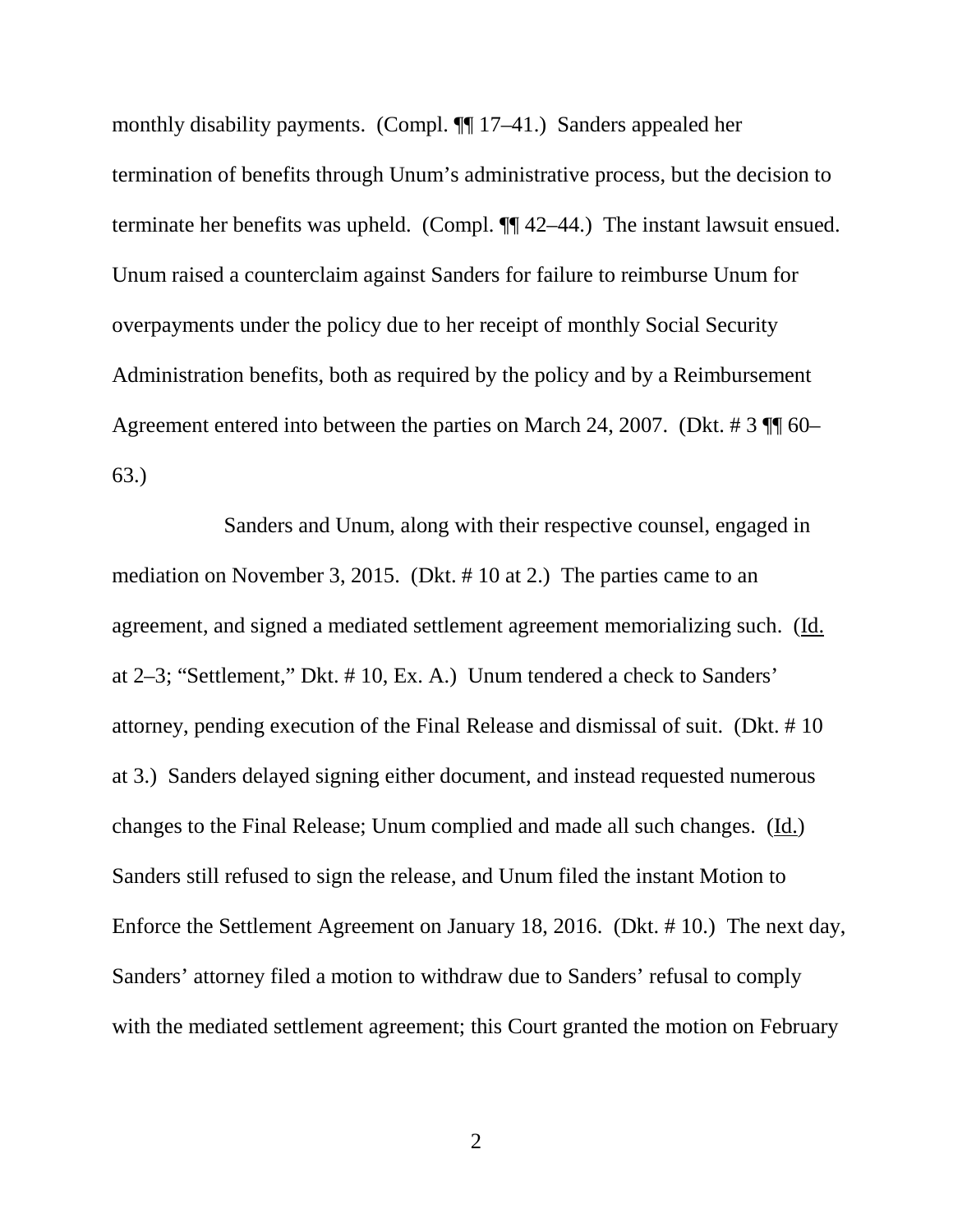5, 2016 and granted Sanders fourteen additional days to respond to the additional motion. (Dkts. ## 11, 16.)

### ANALYSIS

## I. Enforcement of the Settlement Agreement

"A settlement agreement, once entered into, cannot be repudiated by either party and will be summarily enforced." United States v. City of New Orleans, 731 F.3d 434, 439 (5th Cir. 2013). "Federal courts have the inherent power to enforce settlement agreements entered into by the parties." Matter of Omni Video, Inc., 60 F.3d 230, 232 (5th Cir. 1995) (quoting White Farm Equip. Co. v. Kupcho, 792 F.2d 526, 529 (5th Cir. 1986)). The validity of a settlement agreement "is determined by reference to state substantive law governing contracts generally." Kupcho, 792 F.3d at 529.

 The settlement agreement at issue here was entered into in Texas, and Texas law applies when determining the validity of the agreement. See Omni Video, 60 F.3d at 232. In Texas, "[s]ettlement agreements are governed by the law of contracts." Schriver v. Tex. Dep't. of Transp., 293 S.W.3d 846, 851 (Tex. App. 2009). A valid contract contains five elements: "(1) an offer; (2) acceptance; (3) meeting of the minds; (4) each party's consent to the terms; and (5) execution and delivery of the contract with the intent that it be mutual and binding." Cessna Aircraft Co. v. Aircraft Network, L.L.C., 213 S.W.3d 455, 465 (Tex. App. 2006).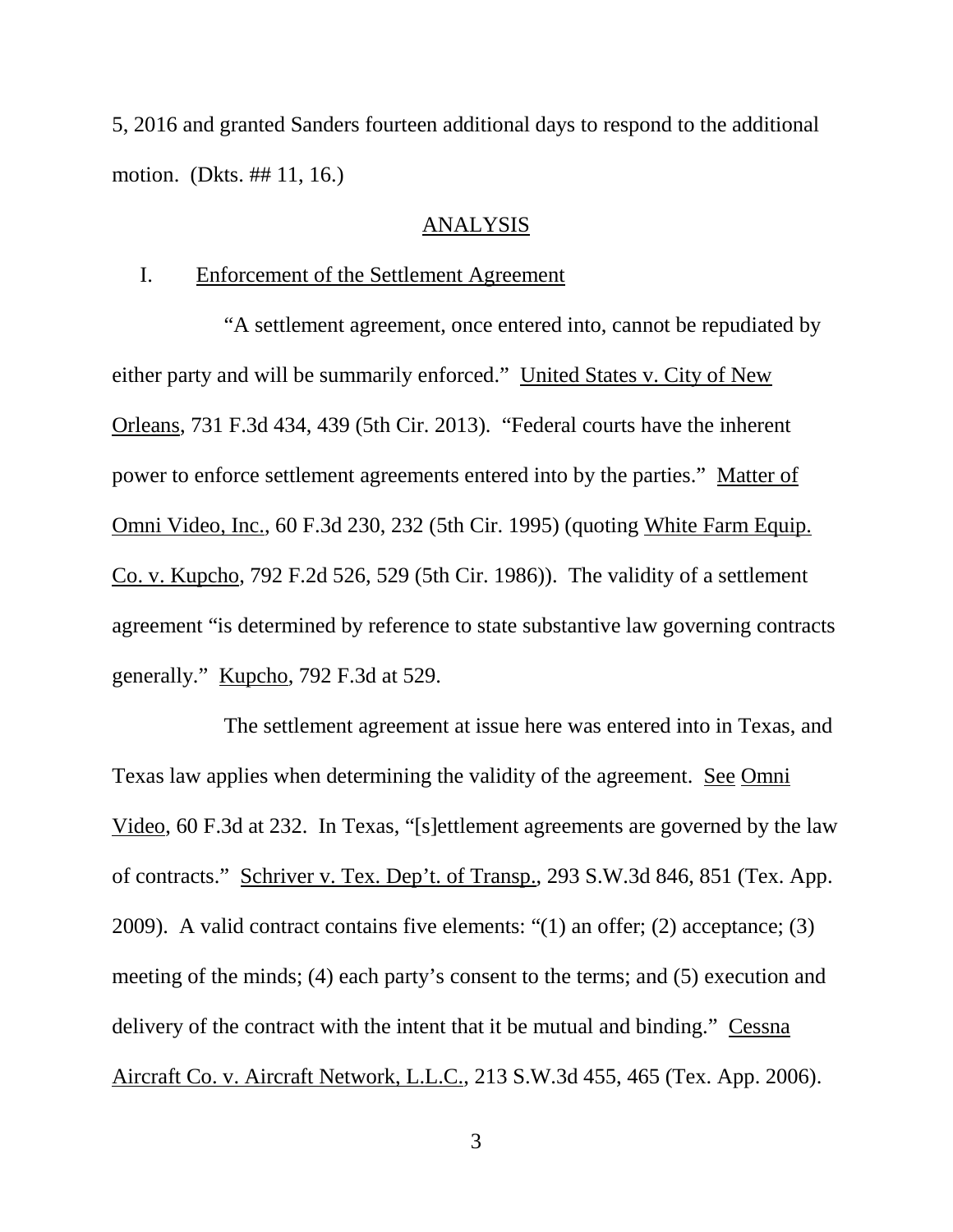Here, it is clear that there was offer, acceptance, and a "meeting of the minds;" these elements were memorialized in the signed writing before the Court. In the context of settlement, the fourth element of contract formation is satisfied if the parties "agree to the essential terms of the contract[:] . . . the amount of compensation and the liability to be released." Disney v. Gollan, 233 S.W.3d 591, 595 (Tex. App. 2007). This fourth element of contract formation is satisfied here: Unum was obligated by the agreement to pay \$48,200.00 to Sanders, an amount which included Sanders' \$700.00 portion of the mediation fee. (Settlement ¶ 4, 13.) In exchange for such compensation, Sanders agreed to release Unum and its agents and representatives of any liability owed Sanders in connection with the disputed claim for insurance benefits under the Long Term Disability and Disability Plus plan. (Id. ¶¶ 3, 8–12.) The writing manifests clear consent to the essential terms of the settlement agreement. The contract was duly executed, meeting the fifth requirement for contract formation in Texas, as evidenced by the signatures of Jessica Taylor, Sanders' former attorney; Ms. Sanders herself; and Dennis Lynch, attorney of record for Unum. (Id. at 3).

Finally, a valid and enforceable settlement agreement must also comply with Texas Rule of Civil Procedure 11, "which requires agreements regarding pending suits to 'be in writing, signed and filed with the papers as part of the record.'" Padilla v. LaFrance, 907 S.W.2d 454, 457 (Tex. 1995) (quoting Tex.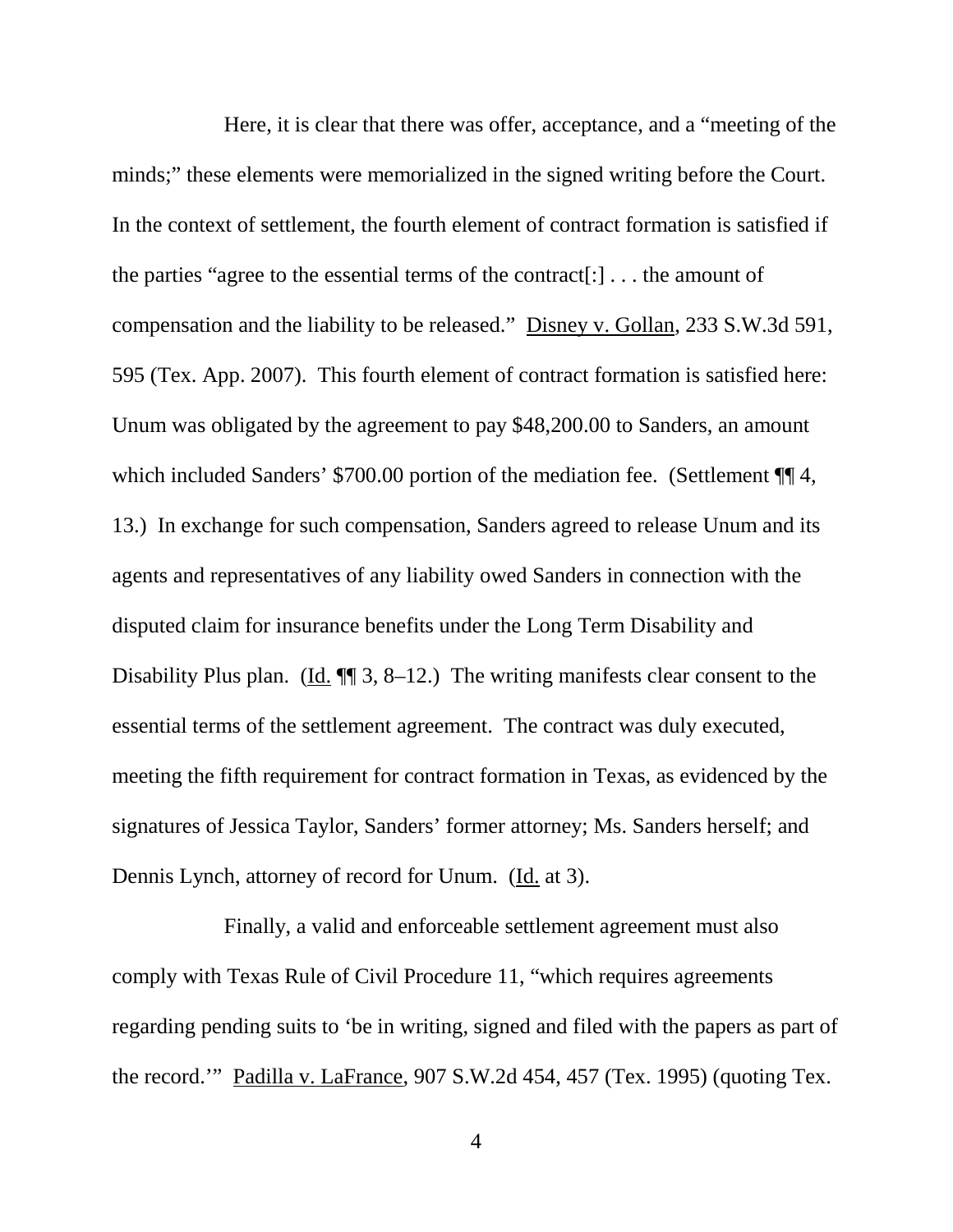R. Civ. P. 11). Here, the Settlement Agreement is in writing, and has been filed as an exhibit to the motion, and is therefore part of the Court's record. The November 3, 2015 Settlement Agreement before the Court satisfies the requirements for contract formation and Rule 11, and is valid under Texas law. See Kupcho, 792 F.2d at 529.

No evidence has been presented to the court to repudiate the contract's validity; accordingly, it must be enforced. See City of New Orleans, 731 F.3d at 439. Unum's motion to enforce the mediated settlement agreement is **GRANTED**; Sanders is directed to sign the Final Release most recently negotiated by Unum Life within fourteen days from the date of entry of this order, and otherwise comply with the terms of the settlement agreement.

#### II. Attorney's Fees

Because the motion to enforce the settlement agreement was brought under Texas law, "Texas law may control the award of fees." Kucel v. Walter E. Heller & Co., 813 F.2d 67, 73 (5th Cir. 1987). In Texas, "the party seeking to recover attorney's fees carries the burden of proof." Stewart Title Guar. Co. v. Sterling, 822 S.W.2d 1, 10 (Tex. 1991). When awarding attorneys' fees, a court "may award those fees that are "reasonable and necessary" for the prosecution of the suit." Id. However, "attorney fees can be awarded only for necessary legal services rendered in connection with the claims for which recovery is authorized."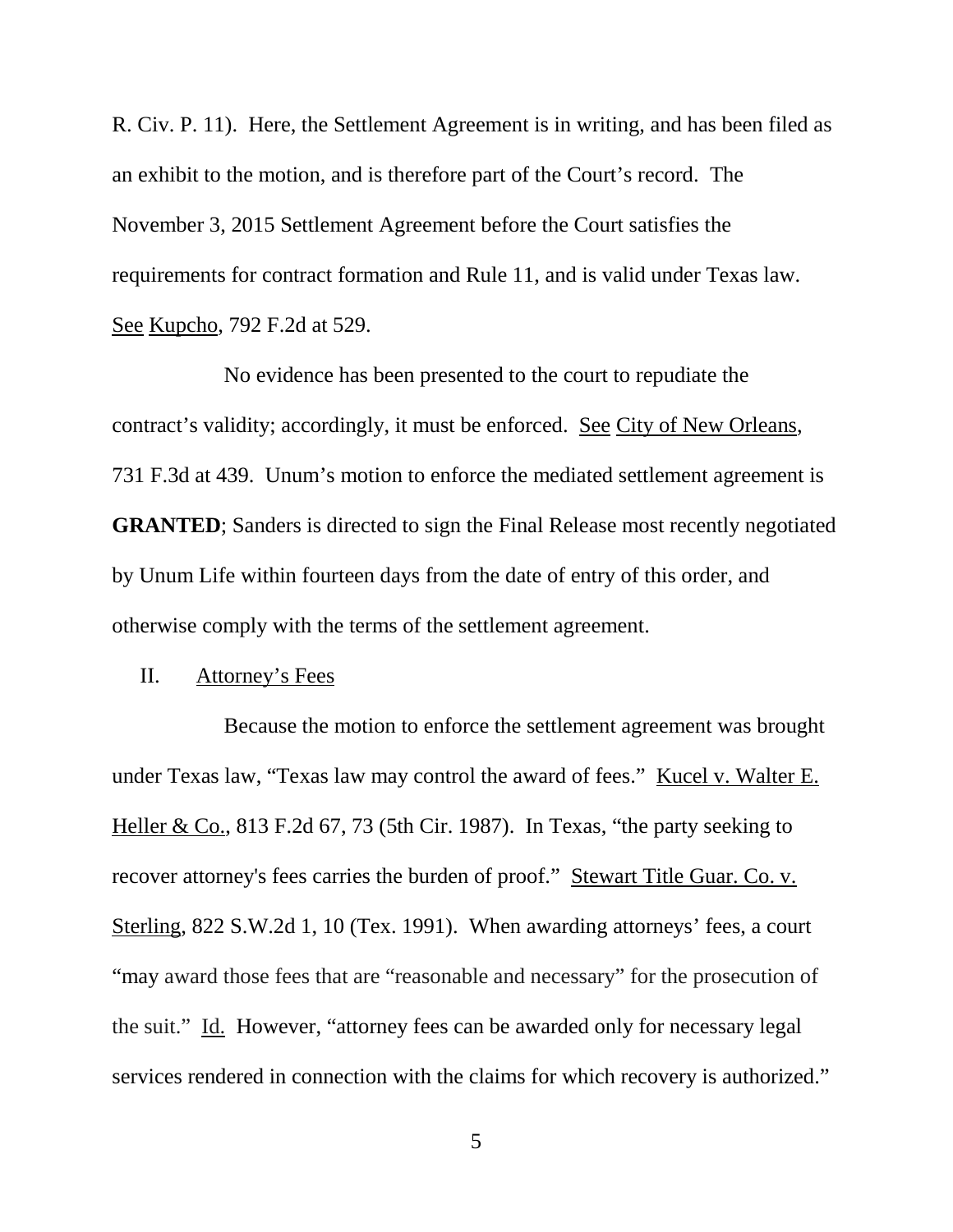Green Tree Acceptance, Inc. v. Pierce, 768 S.W.2d 416, 425 (Tex. App. 1989). Where fees are authorized for some claims and not others, a party is generally not entitled to request attorneys' fees in connection with a claim for which a fee is not authorized. Id. at 425.

Defendant's answer sought attorneys' fees for its counterclaim against Sanders, pursuant to 29 U.S.C. § 1132(g). (Dkt. # 3  $\P$  60–68.) However, those claims, for which attorneys' fees could be claimed (all of which are released by the settlement agreement) are separate from the right to attorneys' fees with regard to enforcement of the mediated settlement agreement. Defendant has failed to provide any statutory support for his request for attorneys' fees in this case. Accordingly, defendant's request for attorney fees is **DENIED WITHOUT PREJUDICE.**

### **CONCLUSION**

 For the reasons stated above, Unum's Motion to Enforce the Mediated Settlement Agreement is **GRANTED** (Dkt. # 10); Sanders is directed to sign the Final Release most recently negotiated by Unum Life within fourteen days from the date of entry of this order, and otherwise comply with the terms of the settlement agreement. Unum's Motion for Attorneys' Fees is **DENIED WITHOUT PREJUDICE** (Dkt. # 10).